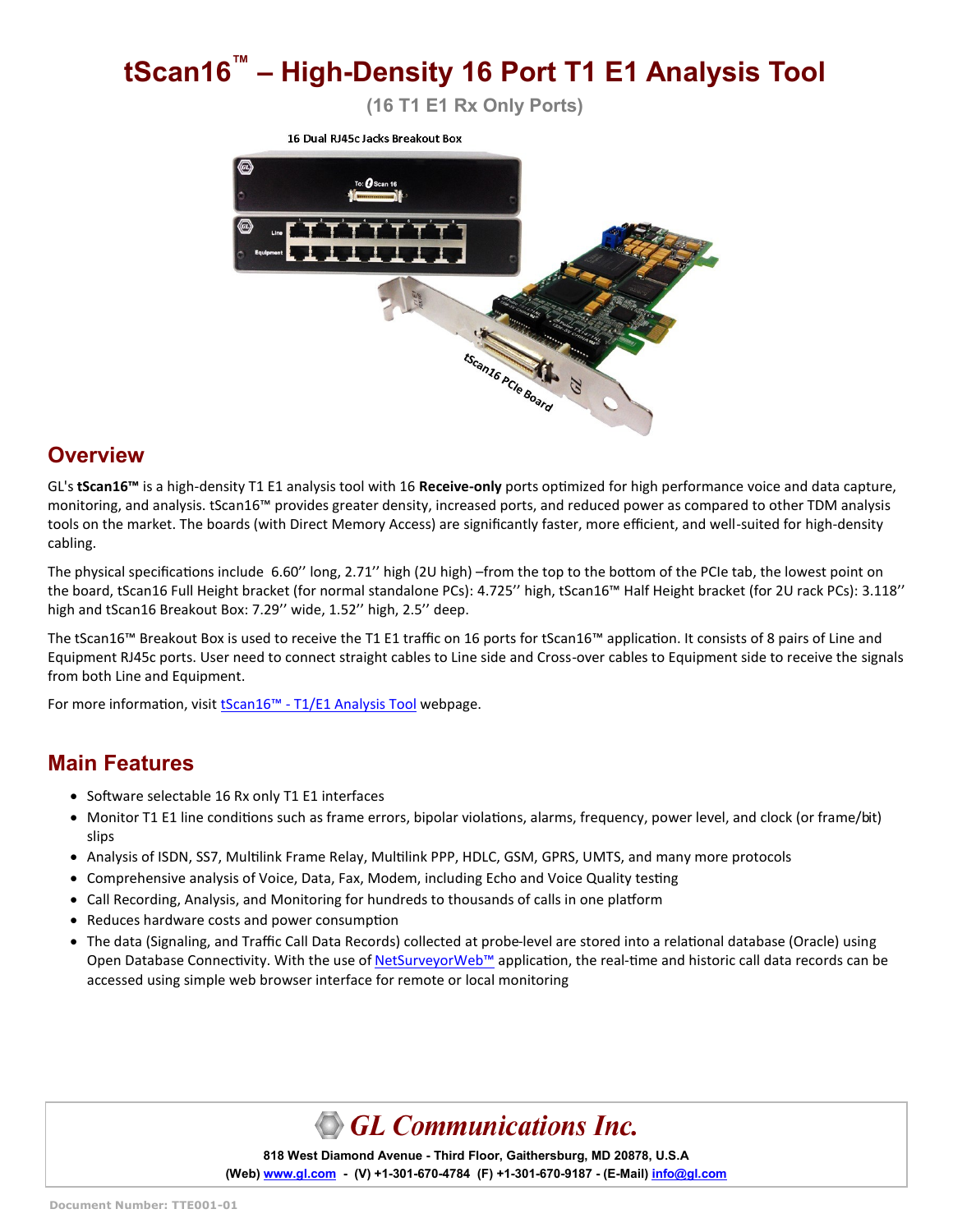### **Working Principle**

The tScan16™ consists of a PCI Express board housed in a host Windows® computer. Customers can use their own computer or GL can provide the PC as a rackmount (1U) or portable (Lunchbox) PC. Also included is the 16 port Breakout box for connecting to the TDM network under test. GL provides the necessary cable to connect the Breakout box to the PCI Express board. If customers elect to purchase the PC from GL, then GL will perform the full hardware and software installation giving the customer the ability to rapidly deploy the solution and perform analysis.



tScan16™ T1 E1 analyzers supports both 32-bit and 64-bit applications. 64-bit support improves the performance of the associated protocol analyzers such as ISDN, ISUP, GSM and allow users to monitor **hundreds to thousands of signaling links** simultaneously and continuously. Also, provides improved processing and response time for **Statistics, Call Data Records**, **Search,** and other such functions.

The enhanced [Call Capture & Analysis](https://www.gl.com/call-capture-and-analysis-over-t1e1.html) (CCA) application allows better processing and response time for multiple instances of CCA applications for long test runs. Similarly, all basic Intrusive and Non-Intrusive applications such as BERT, Monitoring Applications, Oscilloscope, Spectral Display etc. provide better processing and response time for multiple instances of monitoring and simulations windows.

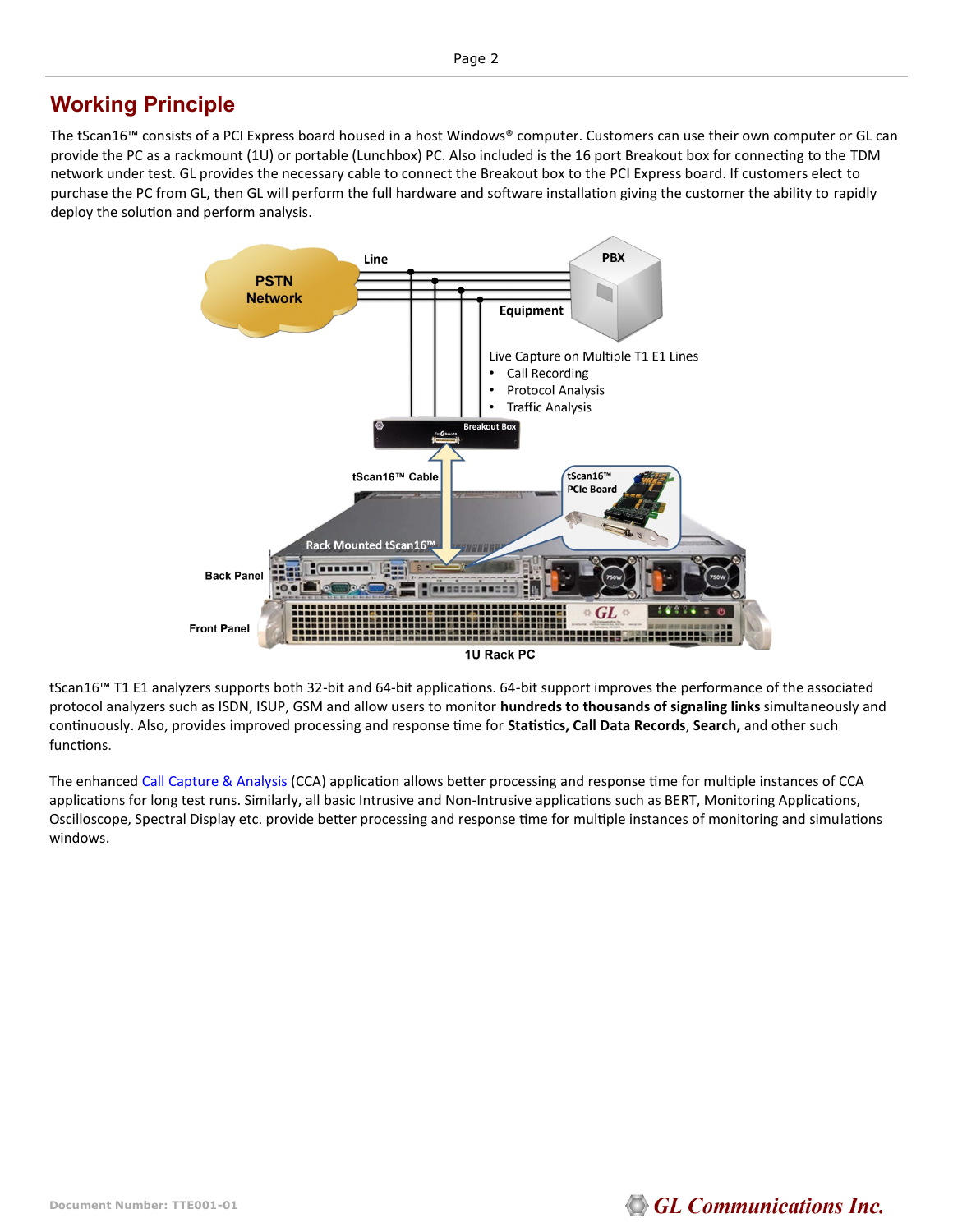#### **Basic Applications**

Available with user-friendly GUI for Windows® 10 OS with support for almost all existing T1/E1 Analyzer applications including a comprehensive analysis of Voice, Data, Protocol, Analog, and Echo Testing.

For more information, please visit **[tScan16](https://www.gl.com/16-port-t1-e1-analysis-pcie-card-tscan16.html#rx-applications)™** - T1/E1 Analysis Tool webpage.

#### **Basic Software**

- **Monitoring Options**
	- − Monitor T1 E1 Line
	- − Byte Values and Binary Byte Values
	- − Signaling bits, Power Level, DC Offset, and Frequency
	- − Multi-frames, and Real-time Multi-frames
	- − T1 E1 Data as Real-time Bitmap
	- − Time-slot Window
	- − ASCII Timeslot Display
	- − Oscilloscope and Power Spectral
	- − Audio **Monitoring and Active Voice Level**

#### • **Intrusive Testing**

- − Bit Error Rate Test
- − Enhanced Bit Error Rate
- **Windows Client / Server**
	- − Remote access to T1/E1 server using Clients C++, TCL, C#

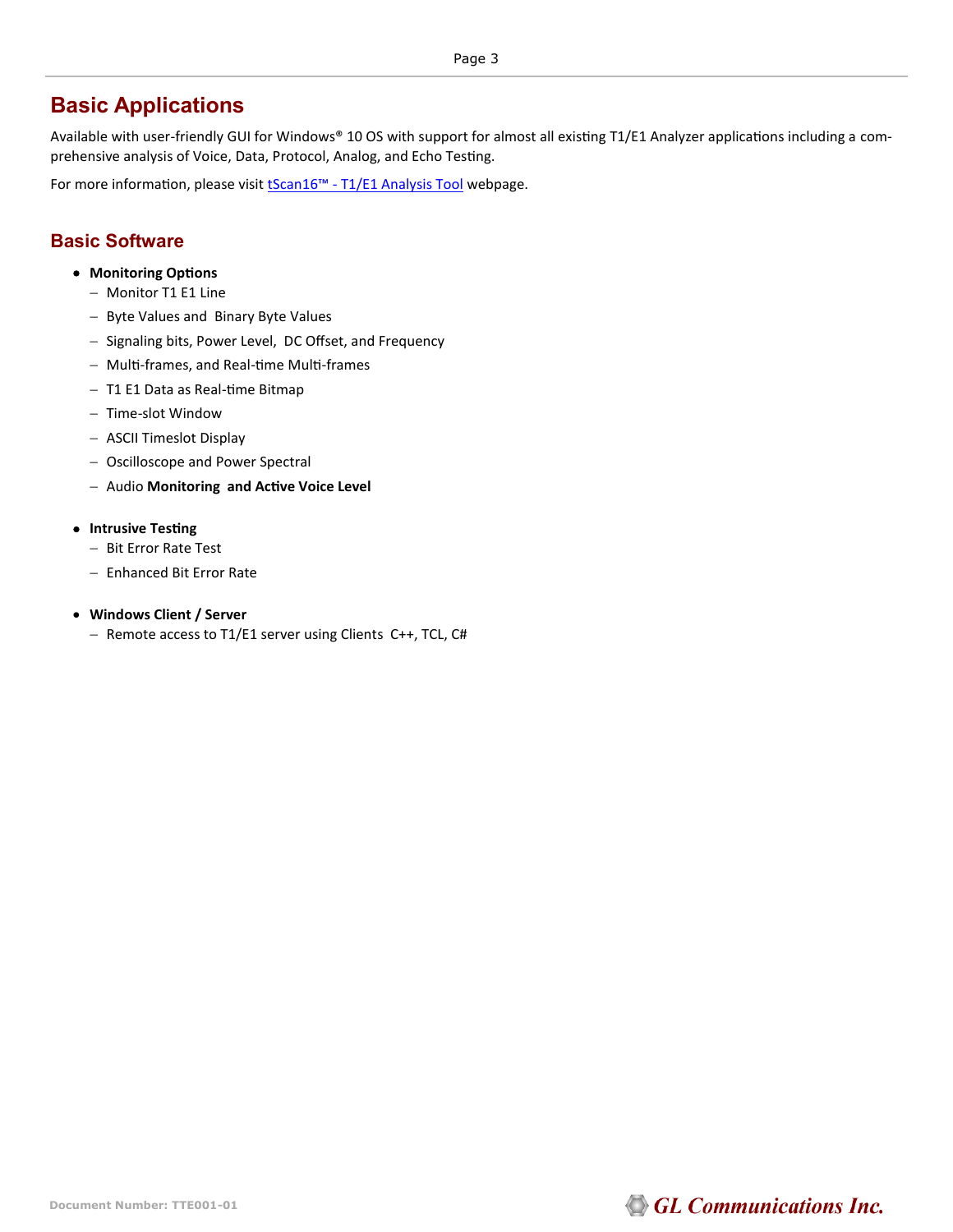#### **Optional Applications**

Available with user-friendly GUI for Windows® 10 OS with support for almost all existing T1/E1 Analyzer applications including a comprehensive analysis of Voice, Data, Protocol, Analog, and Echo Testing.

For more information, please visit **[tScan16](https://www.gl.com/16-port-t1-e1-analysis-pcie-card-tscan16.html#rx-applications)™** - T1/E1 Analysis Tool webpage.

#### **Optional Software**

- **Protocol Analysis**
	- − ISDN, HDLC, SS7, GSM, GPRS, UMTS, Frame Relay, ATM, PPP, TRAU, T1 Facility Data Link, E1 Maintenance Data Link (Sa HDLC, and SSM), and more
- **WCS Modules**
	- − Rx files, digits
	- − Multi-channel BERT,
	- − DSP operations, Dynamic DSP capability
- **Capture and Analysis**
	- − DTMF / MF / MFCR2, Digits, Tones, Voice, Modem, Raw Data
- Call Data Records
- Voice Band Analysis Software
- Multi-Channel BERT
- Protocol Identifier
- Signaling Transitions Recording
- Real-time Strip Chart
- Real-time Multichannel Audio Bridge
- Multiplex / Demultiplex Software
- Network Surveillance, Voice Quality Testing

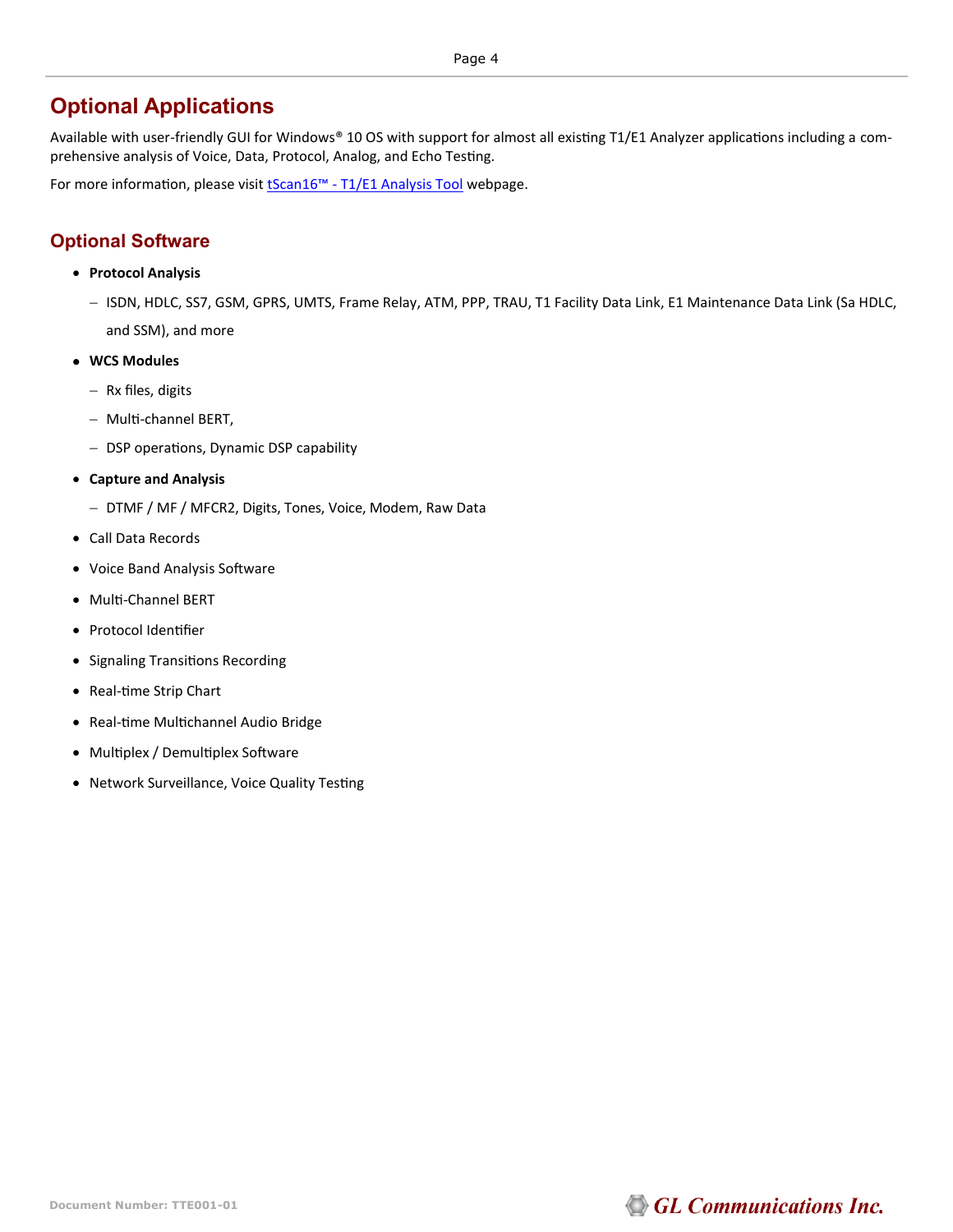# **tScan16™ T1/E1 Boards – Specification**

#### **Physical Interface**

| T1/E1        | (16) Dual RJ45c Jacks on the Breakout Box                                                  |
|--------------|--------------------------------------------------------------------------------------------|
| Connector    | MDR 36-Pin Connector (3M Mini D Ribbon cable) to interface Breakout Box with Main<br>Board |
| PC Interface | PCI Express X1 Lane<br>Compliant to PCI Express Base Specification v1.1                    |

#### **Environmental Specifications**

| Temperature       | $(16)$ Operating: 0 to 50 $^{\circ}$ C<br>Storage: -50 to 70° C               |
|-------------------|-------------------------------------------------------------------------------|
| Relative Humidity | Operating: 10% to 90% (non-condensing)<br>Storage: 0% to 95% (non-condensing) |
| Altitude          | Operating: -100 to 12,000 ft<br>Storage: -100 to 40,000 ft                    |

#### **T1/E1 Line Interface**

| <b>Framing Formats</b>       | (16) Unframed, D4 (T1), ESF(T1), ESF(J1), CAS(E1), FAS(E1), CRC4<br>Hardware Compliant: SLC96, T1ESF ZBTSI |
|------------------------------|------------------------------------------------------------------------------------------------------------|
| Line Code format             | AMI, B8ZS (T1) or HDB3 (E1)                                                                                |
| Altitude                     | Operating: -100 to 12,000 ft<br>Storage: -100 to 40,000 ft                                                 |
| Internal Clock Specification | Standard: $+/-$ 3ppm Optional: $+/-$ 1ppm                                                                  |

#### **PCM Interface**

| Receive | Displays for All Channels: Signaling Bits, Power Level, Frequency, and Data. |                                                                          |
|---------|------------------------------------------------------------------------------|--------------------------------------------------------------------------|
|         |                                                                              | Graphical displays: Oscilloscope, Spectral, Spectrogram, Signal-to-Noise |
|         |                                                                              | Signaling: DTMF/MF Dialed Digit Detection and Analysis, ISDN, MFC-R2     |
|         |                                                                              | Recorder: Record Full/Fractional T1/E1 Timeslots to hard disk file.      |

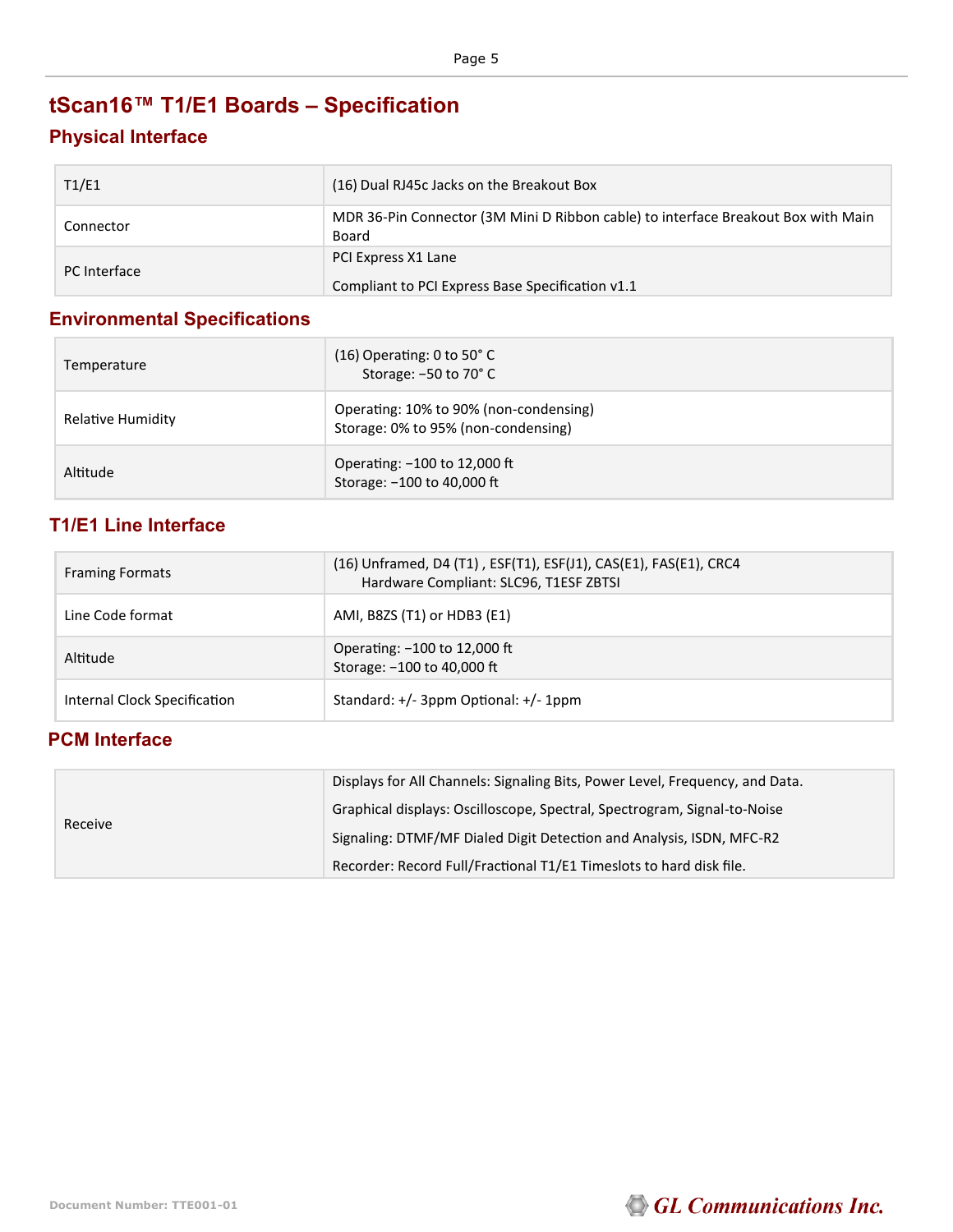## **tScan16™ T1/E1 Boards – Specification** *(Contd.)*

#### **Specification Compliance**

|                                     | (16) ANSI: T1.403.1995, T1.231-1993, T1.408                                                 |
|-------------------------------------|---------------------------------------------------------------------------------------------|
|                                     | (17) AT&T: TR54016, TR62411                                                                 |
|                                     | (18) ITU: G.703, G.704, G.706, G.736, G.775, G.823, G.932, I.431, O.151, Q.161              |
| T1/E1 Interface Hardware Compliance | (19) ITU-T: Recommendation I.432-03/93 B-ISDN User-Network Interface-Physical<br>Layer Spec |
|                                     | (20) ETSI: ETS 300 011, ETS 300 166, ETS 300 233, CTR12, CRT4                               |
|                                     | (21) Japanese: JTG.703, JTI.431                                                             |
| <b>Facility Data Link</b>           | T1 ESF Mode: Transmit/Receive Messages, Bit-Oriented Messages, and Files.                   |
| Zero Suppression                    | (16) B7 Stuffing, Transparent, & B8ZS (T1)                                                  |
| Signaling                           | Robbed-Bit or Clear Channel                                                                 |

#### **Display and Logging**

П

| <b>BERT</b> | (16) Bit Errors, Bit Error Rate, Error Seconds, Error Free Seconds, %EFS, Severely Error Seconds, % SES,<br>Degraded Minutes, %Dmin, Loss Pattern Sync Count, Loss of Sync Seconds, Available Seconds, %<br>Available Seconds, Unavailable Seconds, Bipolar Violations, BPV Rate, BPV Seconds, BPV Free<br>Seconds, Frame Errors, FE Rate, FE Seconds, FE Free Seconds, with Detailed logging into disk file. |
|-------------|---------------------------------------------------------------------------------------------------------------------------------------------------------------------------------------------------------------------------------------------------------------------------------------------------------------------------------------------------------------------------------------------------------------|
| Alarms      | Resync In Progress, Loss of Signal, Blue Alarm,<br>Change of Frame Alignment,<br>Bipolar Violation, Frame Error,<br>Carrier Loss, Yellow Alarm,<br>Out of Frame Events Counter,<br>Error Super frame Counter, Bipolar Violations,<br>Remote Alarm, Distant Multiframe Alarm,<br>Signaling All Ones, CAS Multiframe Error, CRC4 Error.                                                                         |

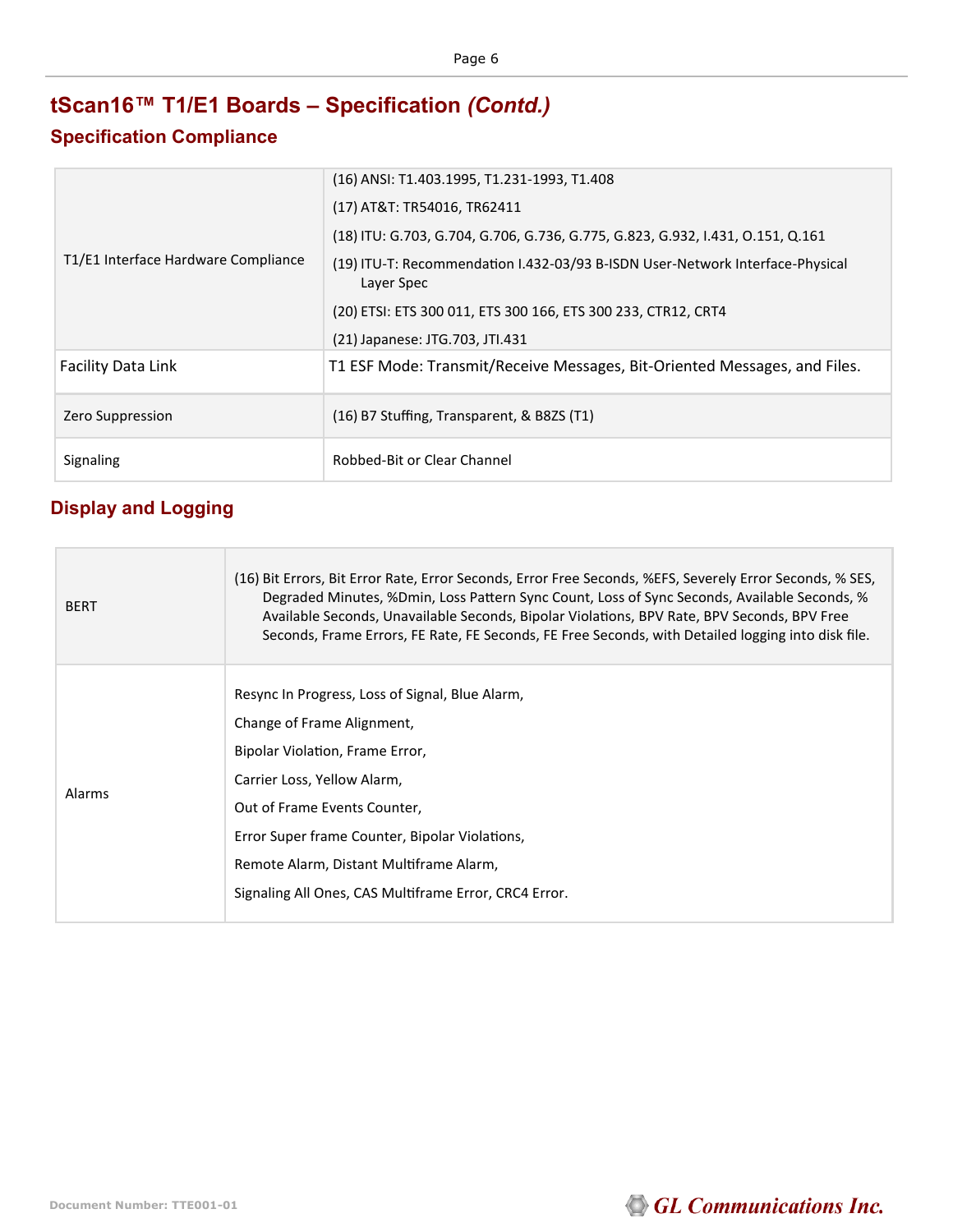## **tScan16™ T1/E1 Boards Specification** *(Contd.)*

#### **Receive**

| Input Impedance              | (16) 100 ohms for Terminate and Monitor (T1)<br>120 ohms for Terminate and Monitor (E1)                                                                                                                                                                                                                                                                                        |
|------------------------------|--------------------------------------------------------------------------------------------------------------------------------------------------------------------------------------------------------------------------------------------------------------------------------------------------------------------------------------------------------------------------------|
| Terminations                 | <b>Terminate and Monitor</b>                                                                                                                                                                                                                                                                                                                                                   |
| T1 Input Frequency           | (16) 1.544MHz +/-20 KHz                                                                                                                                                                                                                                                                                                                                                        |
| E1 Input Frequency           | 2.048Mhz +/-20 KHz                                                                                                                                                                                                                                                                                                                                                             |
| <b>Frequency Measurement</b> | $(16)$ +/- 1ppm                                                                                                                                                                                                                                                                                                                                                                |
| <b>Error Detection</b>       | Frame Error, CRC Error,<br>CAS Multiframe Error,<br>BPV Error,<br>Frame Alignment Error,<br>10 or 24 bits for sync time,<br>2/4, 2/5, or 2/6 frame bit in error frame select, Frame error bit corruption for 1 or 3 frame bits                                                                                                                                                 |
| Alarm Detection              | (16) T1 - D4 Yellow Alarm, ESF Yellow Alarm,<br>(17) Yellow Alarm (B2 Suppressed-2nd MSB),<br>(18) Yellow Alarm (S-Bit),<br>(19) Yellow Alarm (00FF in FDL),<br>(20) Blue Alarm (Framed or Unframed All Ones),<br>(21) E1 - Remote Alarm,<br>(22) Distant Multiframe Alarm,<br>(23) Signaling All Ones,<br>(24) Unframed All Ones,<br>(25) Hardware Compliant: J1 Yellow Alarm |
| Input Range                  | T1: Terminate: 0 to 36dB (Long Haul),<br>0 to 15dB (Limited Long Haul),<br>DSX Monitor: 20dB<br>E1: Terminate, 0 to 43dB (Long Haul),<br>0 to 13dB (Short Haul),<br>DSX Monitor: 20dB                                                                                                                                                                                          |

#### **Computer Requirements**

Core i3 or higher with MS-Windows® 10 OS with PCIe expansion slots (3.3V or 5.0V).